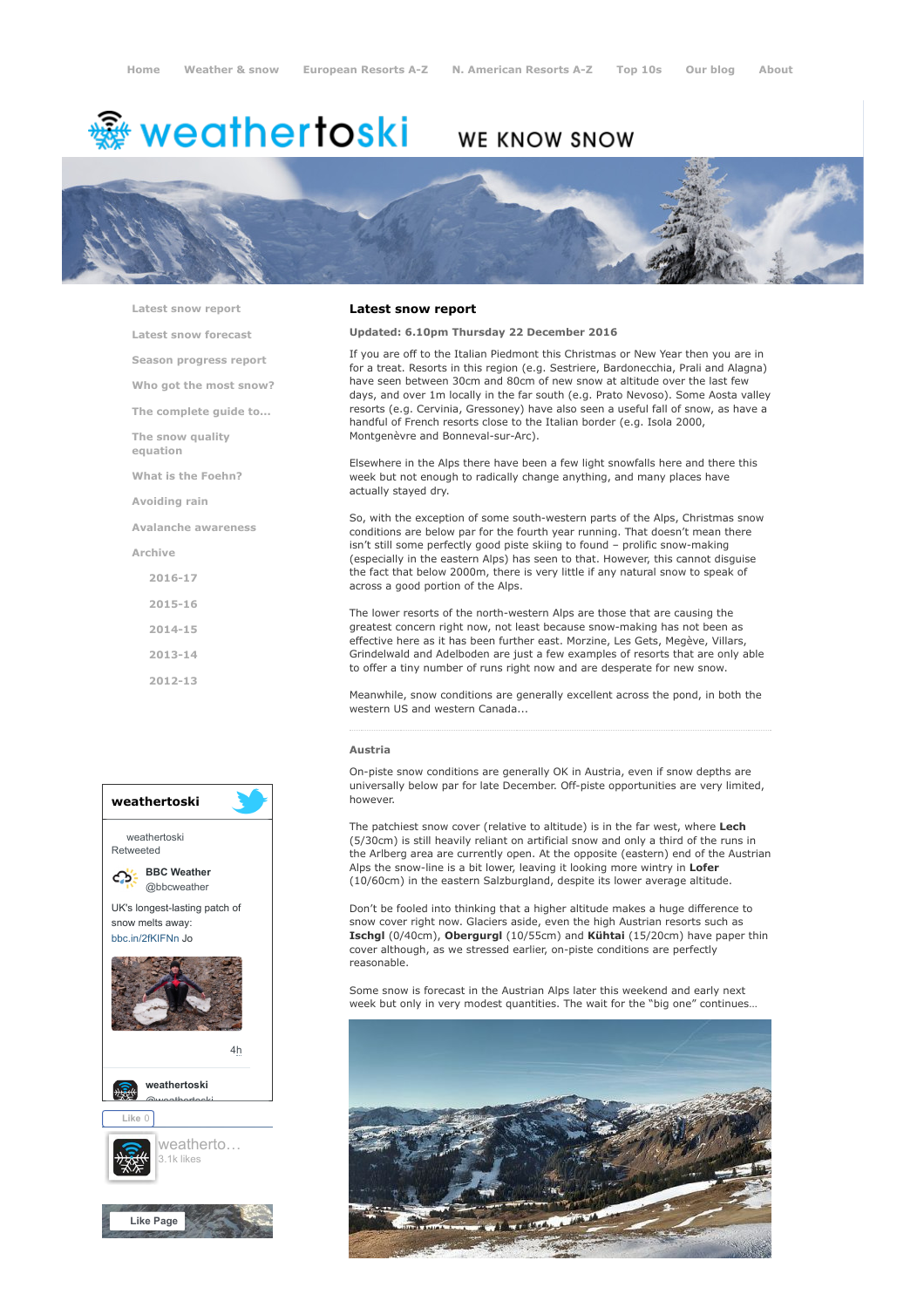Follow me on: **Fujible** 

Tweet this page

[Tweet](https://twitter.com/intent/tweet?original_referer=https%3A%2F%2Fwww.weathertoski.co.uk%2Fweather-snow%2Farchive%2Fsnow-report-22-12-2016%2F&ref_src=twsrc%5Etfw&text=Weather%20to%20ski%20-%20Snow%20report%20-%2022%20December%202016&tw_p=tweetbutton&url=https%3A%2F%2Fwww.weathertoski.co.uk%2Fweather-snow%2Farchive%2Fsnow-report-22-12-2016%2F)







# Contact us...

Got a burning question about weather or snow conditions in the Alps? [Contact us](https://www.weathertoski.co.uk/about-1/contact-us/) and we'll do our best to answer it...

# E: [info@weathertoski.co.uk](mailto:fraser@weathertoski.co.uk)

T: +44 (0)20 3151 3154

Patchy snow cover in the Austrian Vorarlberg. This is Damüls – 22 December 2016 – Photo: damuels.at

#### France

Snow conditions in the French Alps are highly mixed right now.

The freshest snow is in resorts close to the Italian border, from the Maurienne valley southwards including Bonneval-sur-Arc (45/250cm), Val Cenis (25/220cm) and Isola 2000 (60/120cm). One resort worth a special mention is Montgenèvre (90/200cm), which has probably offered the most consistently good top to bottom snow conditions of any resorts in the Alps so far this season.

Elsewhere in the French Alps, Val d'Isère/Tignes (30/140cm) and Val Thorens (60/135cm) are two good bets but, generally speaking, there is very little natural snow below 2000m and most resorts are heavily reliant on man-made efforts.

Weathertoski is just back from Courchevel (15/70cm) which is typical of the current situation – little or no natural snow at resort level but still offering plenty of good piste-skiing, especially at altitude.



Good piste skiing in Courchevel, despite the relative lack of snow – Photo: weathertoski.co.uk

#### Italy

The snow situation in the Italian Alps is a contrasting one with lots of fresh snow in the west, but very little in the east where they are much more reliant on artificial snow.

The very best snow conditions are in the southern Piedmont region, where Sestriere (50/140cm) is skiing as well as any mainstream resort in the Alps right now following 50cm+ from the recent storm. Other good bets include Bardonecchia (40/160cm), Cervinia (35/170cm) and the Monte Rosa region (5/200cm), though do be careful off-piste as there is very little base at low altitudes.

The further east you travel, the more the resorts are reliant on man-made snow. Nowhere is this better illustrated than in the Dolomiti Superski area (e.g. Kronplatz, Val Gardena, Alta Badia, Cortina) where 880km of runs are open despite a modest (mostly artificial) base of just 20-40cm.



Photo: bardonecchia.com

#### Switzerland

The Swiss Alps have seen bits and pieces of fresh snow here and there over the last few days, with 20cm in Andermatt (0/95cm), and a little on the ridges and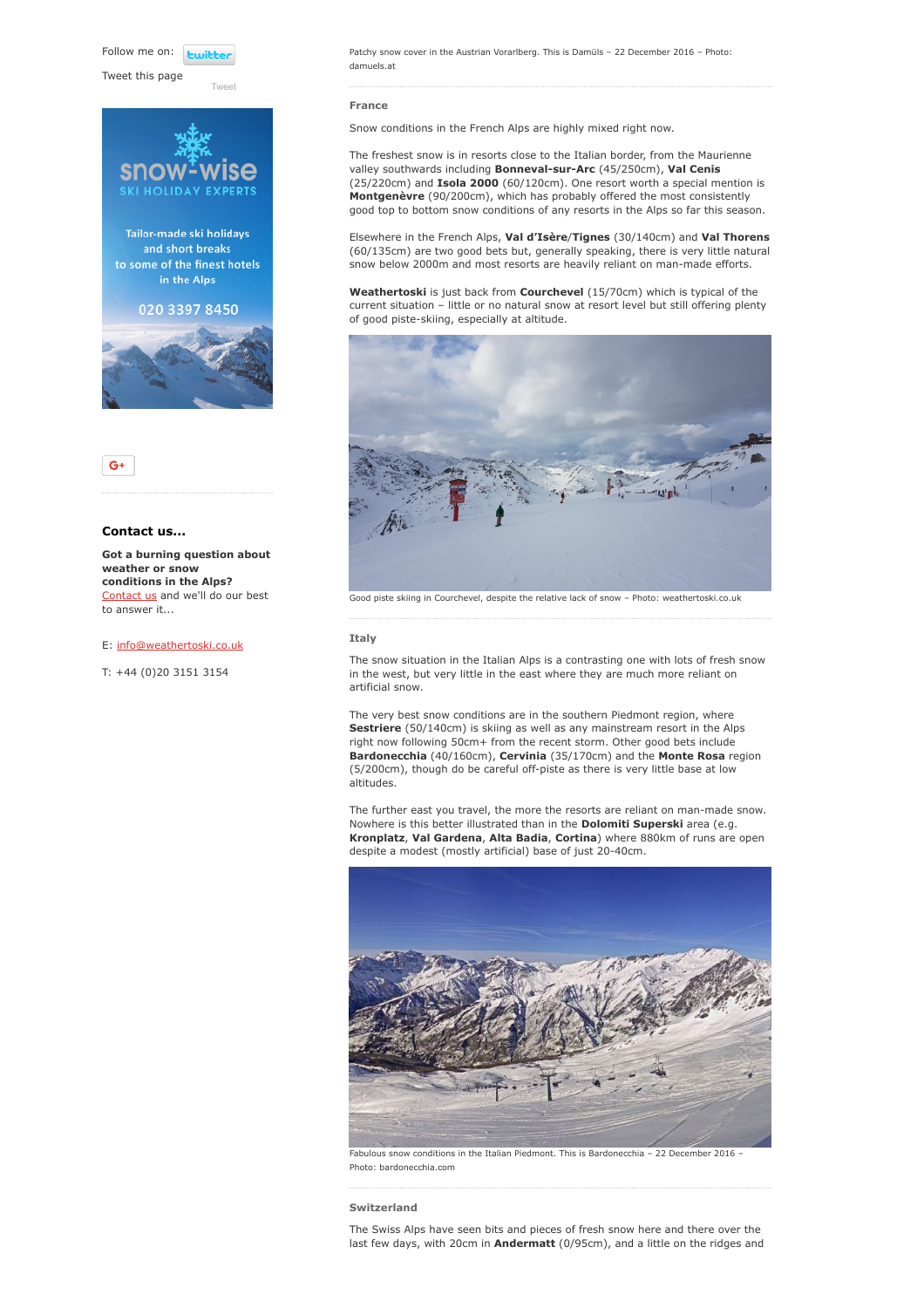peaks above Zermatt (0/105cm) and Saas-Fee (30/105cm), for example.

However, for the vast majority of resorts there hasn't been any really significant snowfall for several weeks, which means that they are heavily reliant on manmade snow.

Among the more extensive options are Verbier (10/80cm), St Moritz (3/45cm) and Grimentz (20/50cm). However, there are few if any decent off-piste opportunities anywhere in the Swiss Alps and still no major dumps on the horizon.



Desperately short of snow at low altitude in the Bernese Oberland. This is Adelboden - 22 Decembe 2016 – Photo: adelboden.ch

#### Rest of Europe

Some Pyrenean ski resorts saw a little snow earlier this week which has freshened up the pistes in Andorra's **Arcalis** (35/70cm). However, generally speaking, snow cover is still poor for late December especially low down. Spain's Baqueira Beret only has 5/25cm of snow depending on altitude and is heavily reliant on snow cannons.

Most Scandinavian ski resorts are now open and offering steady rather than spectacular snow conditions. Norway's Geilo has 40/65cm packed down on its pistes, while Finland's Levi has 45cm.

There is still not enough snow in Scottish ski resorts for snow-sports.



Reasonable snow cover at altitude in the French Pyrenees but more is still needed, especially lower down – 22 December 2016 – Photo: peyragudes.com

### USA

Early season snow conditions are generally excellent in the western US.

**Jackson Hole** in Wyoming has done particularly well with over 1m of new snow in the last week and plenty more in the forecast. Colorado resorts have seen more modest falls but are also skiing well for late December, with 88cm midmountain in Beaver Creek and 86cm in Telluride.